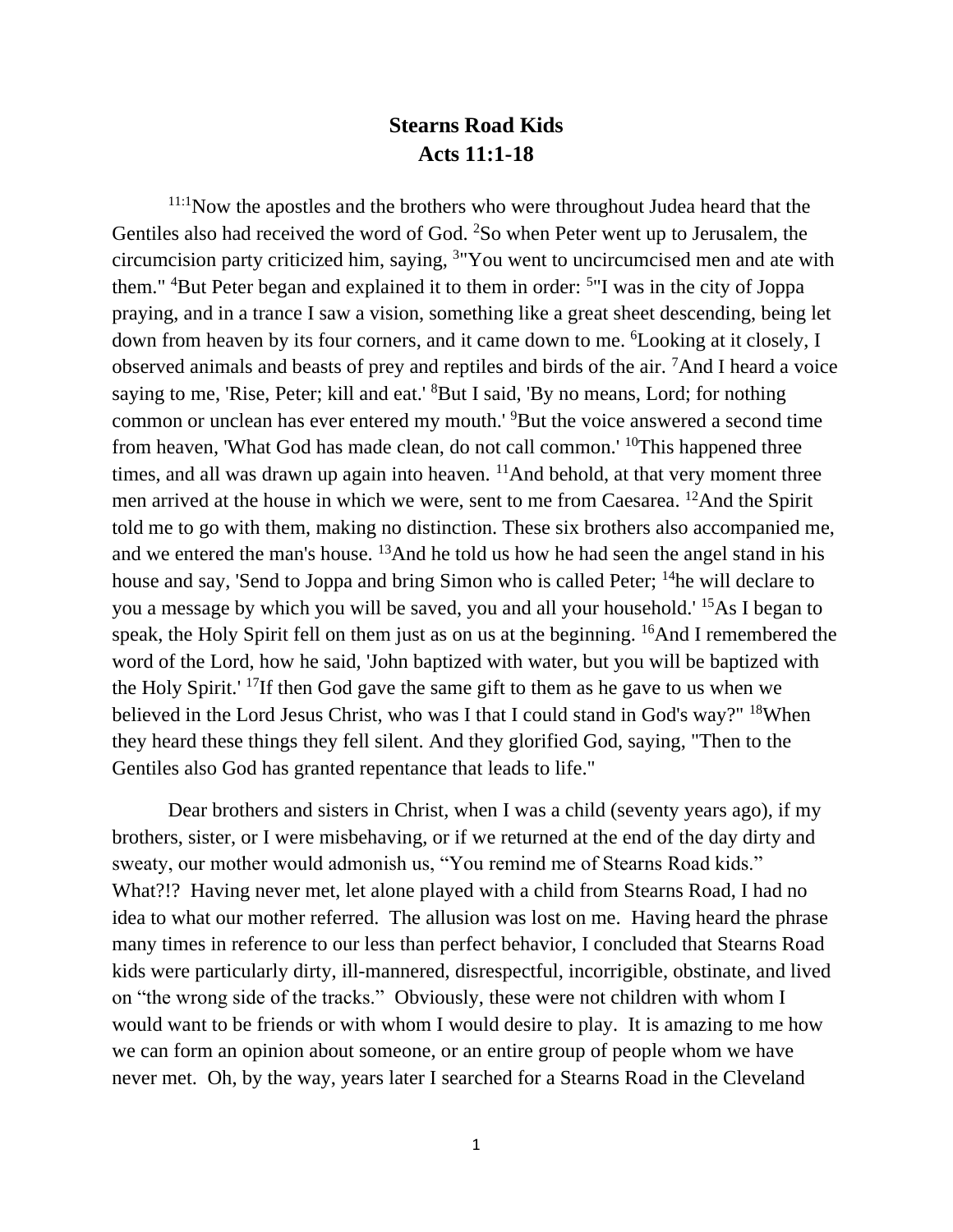area. I couldn't find it; maybe it does not exist anymore. I wonder what happened to all those kids.

I realize that first-century Jews could not help but running into Gentiles. I wonder if their mothers painted a fearsome mental image for their children regarding those not of the "chosen people." I can hear the Jewish mothers warn: "They are ill-mannered, incorrigible, devoid of the Torah, ritually unclean, irredeemable, and from the wrong side of the tracks. Don't be like them and avoid them at all costs." Such a mental image backed up by the Mosaic law, tradition, and centuries of history must have erected some super strong mental barriers for Jews interacting with Gentiles. They were the Stearns Road kids of ancient Palestine. Now imagine Peter returning to Jerusalem one day, contacting the acting ecumenical council of the early church, a council made up entirely of former Jews, and announcing, "Guess what guys? I have just invited a family of Stearns Road kids, that is Gentiles and friends, to join us as Christians. I even went that one better, I baptized them all with the Holy Spirit." I bet that caused an uproar!

"You what?" replied many.

Luke, the author of *The Acts of the Apostles*, obviously considered the conversion of Cornelius, a Roman centurion and his family, important since he devoted a chapter and a half to the story and its aftermath. In fact, the last twelve verses of chapter 9 detail Peter's journey to Caesarea where our story is set. The entirety of chapter 10 is Luke's description of the event. Peter makes his report and justifies his actions in baptizing a Roman soldier and his family and bringing them into the new church, the new Israel, the body of Christ.

Why should this story be so important? First, Luke uses his Gospel to reveal how Jesus is the Savior of not only the Jews but of all people. Now Luke provides us with an example. As the young Christian church grows, it comes to include those who had previously been outside God's "chosen people." There are no more barriers, no more "wrong side of the tracks." Everyone is fair game for the Gospel.

There are several conversion reports in <u>Acts</u>. Do you desire impressive numbers? Three thousand converted on the first Pentecost. Do you want sheer drama? It is hard to beat the conversion of Saul. There are Saul's crimes, his confrontation with Jesus, his being struck blind, and his consequent conversion. Do you want impossible odds? It is hard to top the story of the conversion of the jailer at Philippi and his entire family. What makes the story of Cornelius so special? The final verse of our text clarifies the point: "Then to the Gentiles also God has granted repentance that leads to life."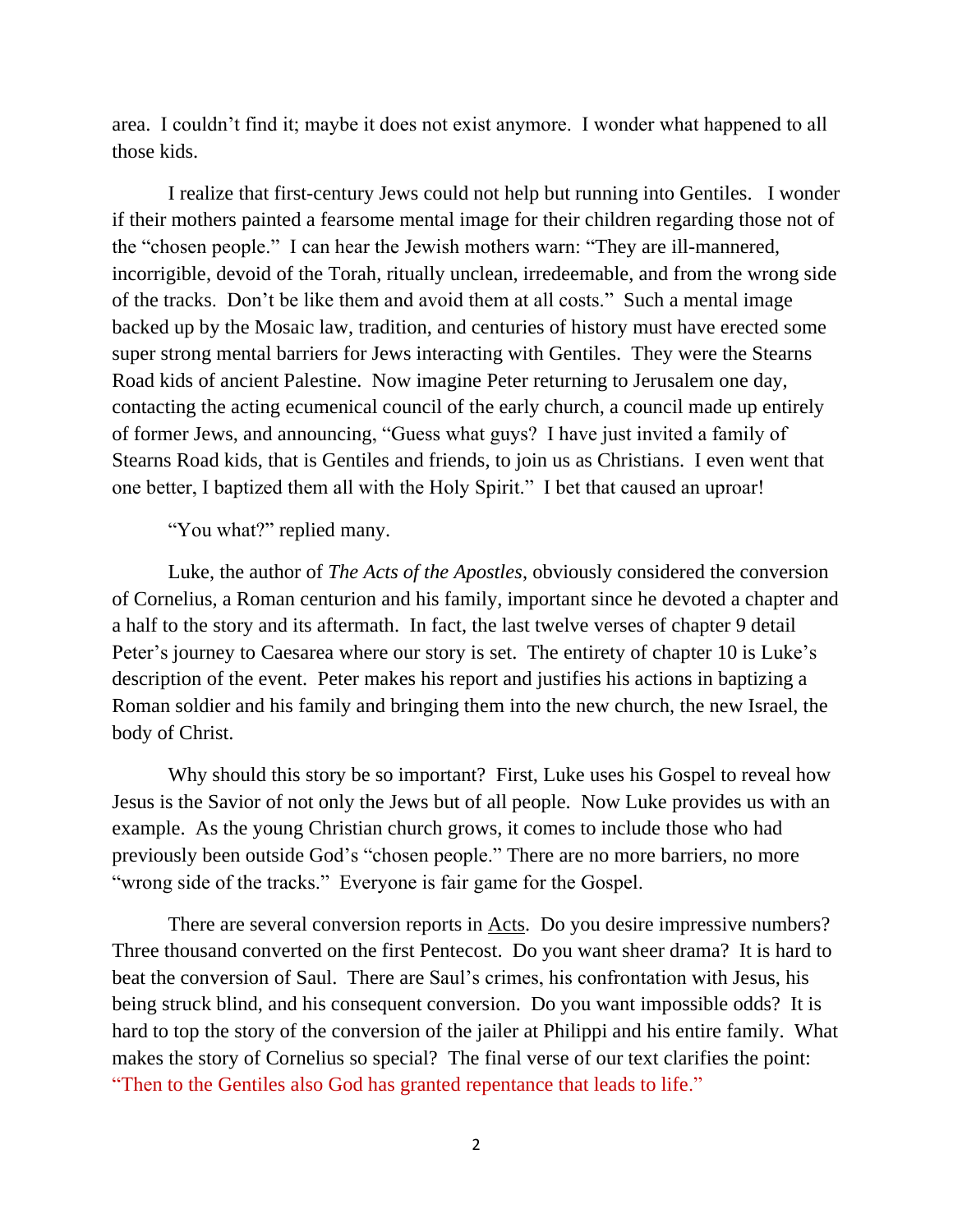Until the moment of our text, those converted to the faith, for the most part, had been Jews and Jewish proselytes or "God-fearers." Cornelius was a highly respected man, but he had not submitted himself to circumcision, which would have marked his entry under the Abrahamic covenant. He and his household were still "on the wrong side of the tracks" when they suddenly and unexpectedly became Christians. Could such a thing be possible, feasible, or acceptable?

These were outsiders, and Peter had granted them access. Is it any wonder then, that the Jerusalem elders sought an explanation from Peter? The mother church felt responsible for all the other congregations and for the proclamation of the good news everywhere. The leaders took very seriously their responsibility for validating and approving such a report.

The thrust of Peter's defense is simple: God made it abundantly clear that He chose these people, so we baptized them. The Jerusalem Christians learned a valuable lesson that day – a lesson of which we should be regularly reminded. God chooses who will join His kingdom, and He chooses whom He will.

This incident could not have come at a more propitious moment. Think back to what happened at the beginning of chapter 9. Saul, "still breathing threats and murder against the disciples of the Lord," was confronted by the risen Savior. The upshot of it all was that the resurrected Savior appointed Saul as the apostle to the Gentiles. Saul, an outsider was about to enter a glorious new mission field. Peter blazes the trail. He moves the tracks. He takes the "good news" to the first set of Gentiles, reports what happens, and wins the church's approval. When Saul is prepared, he receives the commission from the church in Antioch to take the Gospel to the Gentiles, after first sharing the message with the Jews. However, before this can happen Peter moves some tracks, fences so to speak, to open the way for Saul.

There is a story from World War II that illustrates this.

In France, some soldiers brought the body of a dead comrade to a cemetery to have him interred. The priest kindly asked whether their friend had been a baptized Catholic. The soldiers did not know. The priest sadly informed them that in that case, the soldier could not be permitted burial in the churchyard.

So, the other soldiers dug the grave outside the cemetery fence. They laid their comrade in arms to rest. The next day the soldiers returned to add some flowers – only to discover that they could not locate the grave.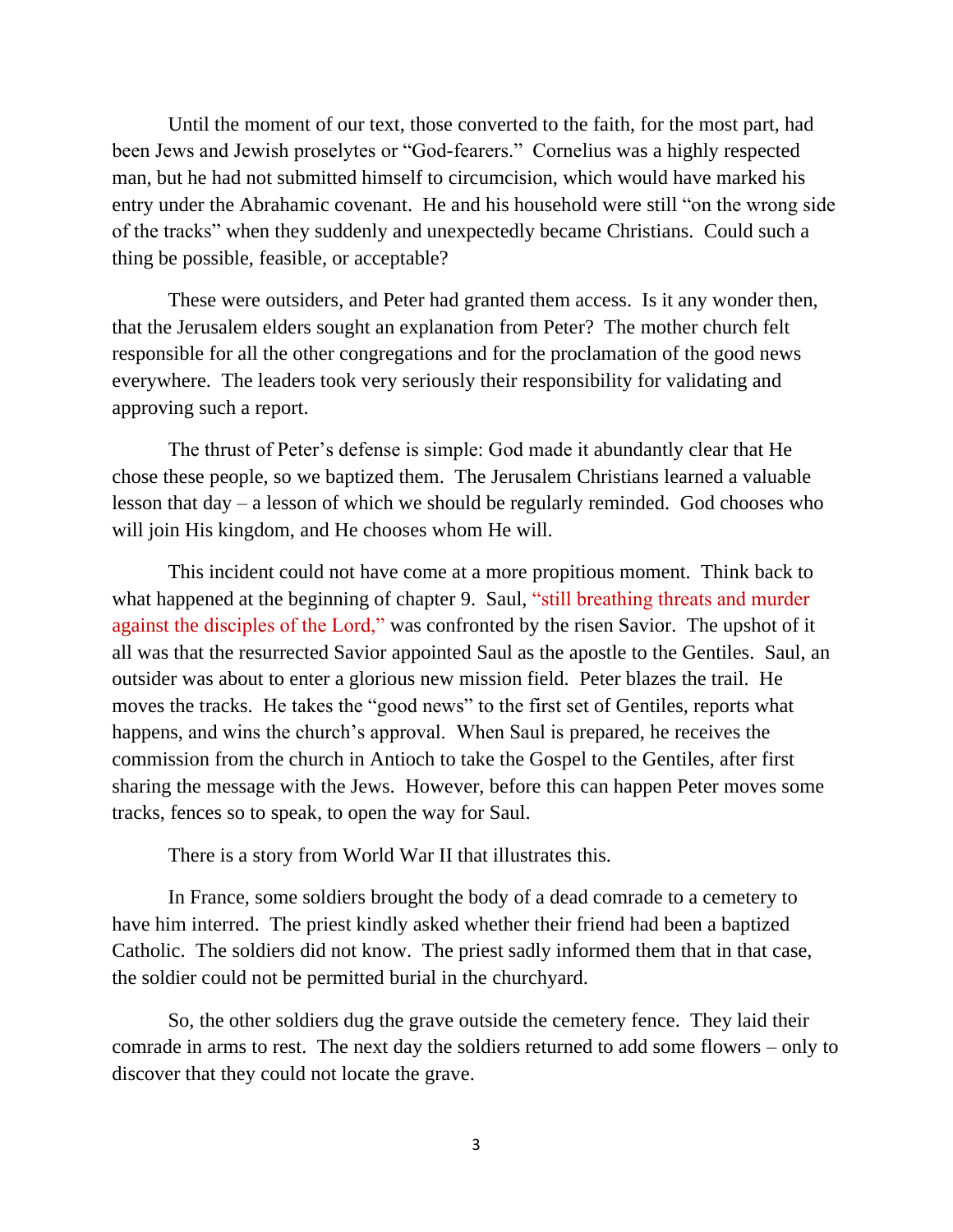Bewildered, they were about to depart when the priest came out to speak with them. It seems that he could not sleep the night before, so troubled was he by his refusal to bury the soldier in the parish cemetery. So early in the morning, he left his bed, and with his own hands, he moved the fence – in order to include the body of the soldier who had died for France. As the early church learned, truth demands we build some fences, but grace demands that the shape of these fences be flexible.

Peter's vision of the clean and unclean animals taught him that God cleanses. The words must have reverberated in his ears and heart. Luke records Peter's exact repetition of them to the elders: "What God has made clean; you must not call profane." Peter reported that he had received this vision three times. It was not a figment of his deluded imagination. There was no escaping God's fingerprint here. When God chose to include people who had been previously excluded, it is not that He has lowered His standards. His cleansing power in the blood of the Lamb brings up to standard anyone who receives the promise. As Paul informs us in Romans chapter 1, verses  $16 \& 17$ , this is God's righteousness revealed from faith for faith, first to last. Cornelius was not just a Gentile; he was a centurion in the hated army of Roman occupation! We can hardly imagine anybody who would make Jewish believers more nervous than a Roman officer. It was a Roman officer who condemned the Savior to a horrendous death on the cross. If God could redeem and cleanse Cornelius, He could redeem and cleanse everyone and anyone!

Peter witnessed the coming of the Holy Spirit on these Romans, and he understood that God blesses them. God's work of cleansing is not limited to secret, interior change. Peter realized that God's blessing upon Cornelius was in no way inferior to the blessing he and the others had received on Pentecost. He described it just that way to the elders: "And as soon as I began to speak, the Holy Spirit fell on them just as it had on us in the beginning." God withheld neither the gift of grace nor the Holy Spirit from the Gentiles. Peter, a witness to Christ's ministry, death, and resurrection was also an eyewitness of the Gentiles' receiving the Holy Spirit through the proclamation of the Gospel. God's love is intended for everyone, even Stearns Road kids.

And this is exactly where the story smacks us between the eyes. We are Gentiles, Stearns Road kids, born on the wrong side of the tracks. Yet Christ died for us also. As Paul wrote to the Corinthians: "Brothers, think of what you were when you were called. Not many of you were wise by human standards; not many were influential; not many were of noble birth;" and may I add, not many of you were from among God's special people, "But God chose the foolish things of the world to shame the wise…He chose the lowly things of this world and the despised things…to nullify the things that are, so that no one may boast before Him" (1 Corinthians 1:26-30). And again, later, to the